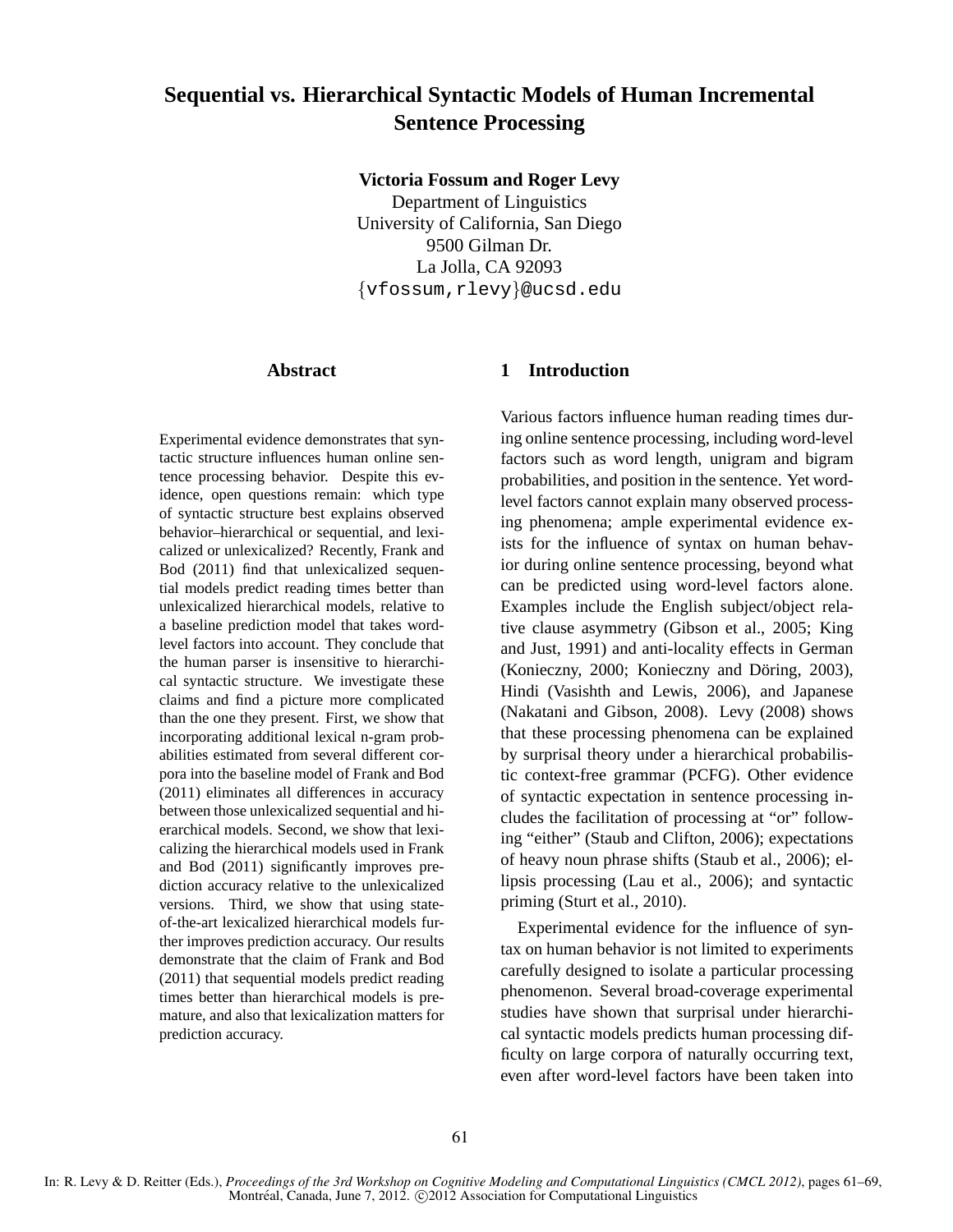account (Boston et al., 2008; Demberg and Keller, 2008; Roark et al., 2009).

Despite this evidence, in recent work Frank and Bod (2011) challenge the notion that hierarchical syntactic structure is strictly necessary to predict reading times. They compare per-word surprisal predictions from unlexicalized hierarchical and sequential models of syntactic structure along two axes: *linguistic accuracy* (how well the model predicts the test corpus) and *psychological accuracy* (how well the model predicts observed reading times on the test corpus). They find that, while hierarchical phrase-structure grammars (PSG's) achieve better linguistic accuracy, sequential echo state networks (ESN's) achieve better psychological accuracy on the English Dundee corpus (Kennedy and Pynte, 2005). Frank and Bod (2011) do not include lexicalized syntactic models in the comparison on the grounds that, once word-level factors have been included as control predictors in the reading times model, lexicalized syntactic models do not predict reading times better than unlexicalized syntactic models (Demberg and Keller, 2008). Based on the results of their comparisons between unlexicalized models, they conclude that the human parser is insensitive to hierarchical syntactic structure.

In light of the existing evidence that hierarchical syntax influences human sentence processing, the claim of Frank and Bod (2011) is surprising. In this work, we investigate this claim, and find a picture more complicated than the one they present. We first replicate the results of Frank and Bod (2011) using the dataset provided by the authors, verifying that we obtain the same linguistic and psychological accuracies reported by the authors. We then extend their work in several ways. First, we repeat their comparisons using additional, more robustly estimated lexical n-gram probabilities as control predictors in the baseline model.<sup>1</sup> We show that when these additional lexical n-gram probabilities are used as control predictors, any differences in psychological accuracy between the hierarchical and sequential models used in Frank and Bod (2011) vanish. Second, while they restrict their comparisons to unlexicalized models over part-of-speech (POS) tags, we investigate the lexicalized versions of each hierarchical model, and show that lexicalization significantly improves psychological accuracy. Third, while they explore only a subset of the PSG's implemented under the incremental parser of Roark (2001), we explore a state-of-the-art lexicalized hierarchical model that conditions on richer contexts, and show that this model performs still better. Our findings demonstrate that Frank and Bod (2011)'s strong claim that sequential models predict reading times better than hierarchical models is premature, and also that lexicalization improves the psychological accuracy of hierarchical models.

#### **2 Related Work**

Several broad-coverage experimental studies demonstrate that surprisal under a hierarchical syntactic model predicts human processing difficulty on a corpus of naturally occurring text, even after word-level factors have been taken into account. Under surprisal theory (Hale, 2001; Levy, 2008), processing difficulty at word  $w_i$  is proportional to reading time at  $w_i$ , which in turn is proportional to the surprisal of  $w_i$  in the context in which it is observed:  $surprisal(w_i) = -log(pr(w_i|context)).$ Typically, *context*  $\approx w_1...w_{i-1}$ . Computing  $surprisal(w_i)$  thus reduces to computing  $-log(pr(w_i|w_1...w_i-1))$ . Henceforth, we refer to this original formulation of surprisal as *total surprisal*.

Boston et al. (2008) show that surprisal estimates from a lexicalized dependency parser (Nivre, 2006) and an unlexicalized PCFG are significant predictors of reading times on the German Potsdam Corpus. Demberg and Keller (2008) propose to isolate syntactic surprisal from total surprisal by replacing each word with its POS tag, then calculating surprisal as usual under the incremental probabilistic phrase-structure parser of Roark (2001). (Following Roark et al. (2009), we hereafter refer to this type of surprisal as *POS surprisal*.) They find that only POS surprisal, not total surprisal, is a significant predictor of reading time predictions on the English Dundee corpus.

Demberg and Keller (2008)'s definition of POS surprisal introduces two constraints. First, by omit-

<sup>&</sup>lt;sup>1</sup>By *robustly estimated*, we mean that these probabilities are estimated from larger corpora and use a better smoothing method (Kneser-Ney) than the lexical n-grams of Frank and Bod (2011).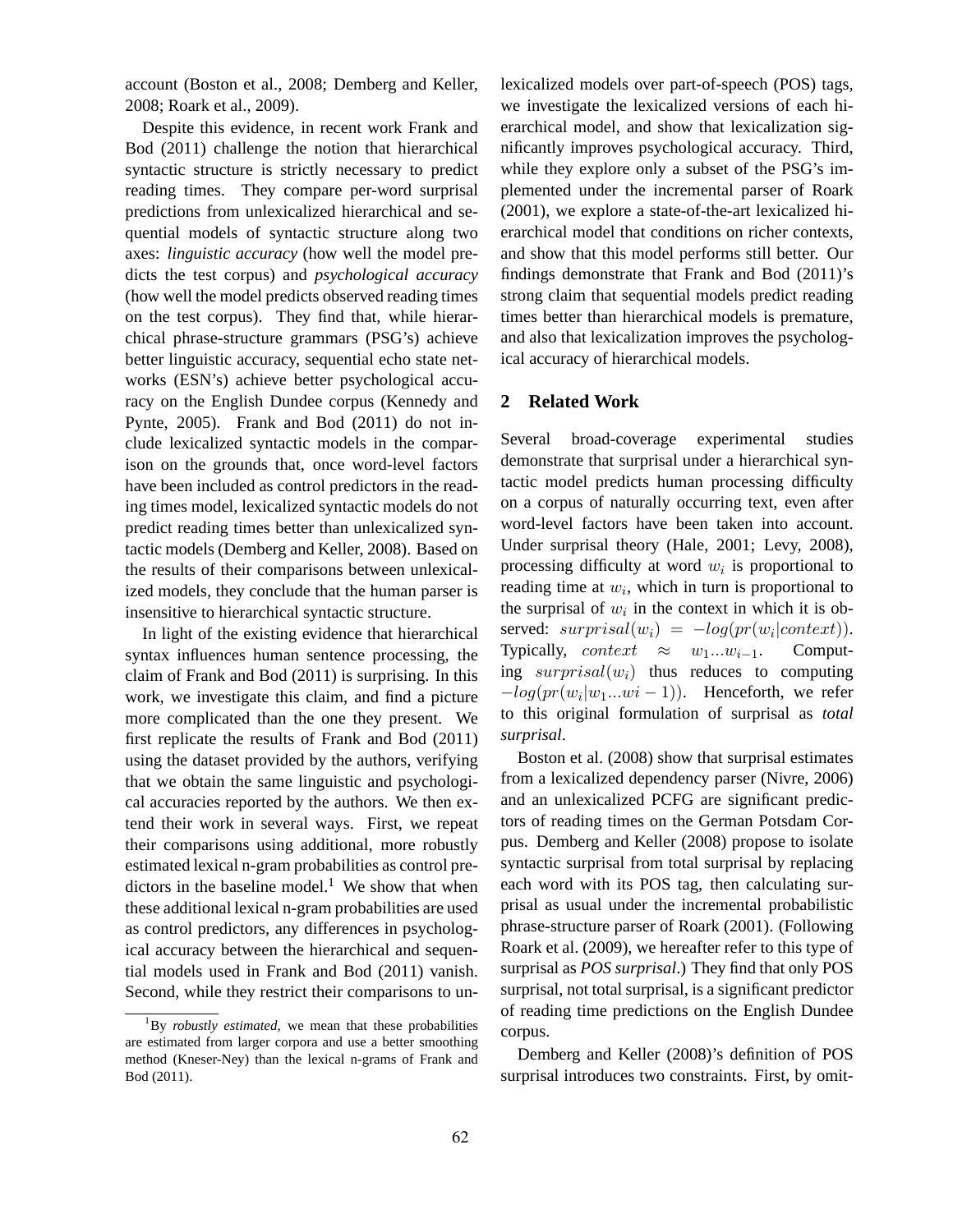ting lexical information from the conditioning context, they ignore differences among words within a syntactic category that can influence syntactic expectations about upcoming material. Second, by replacing words with their most likely POS tags, they treat POS tags as veridical, observed input rather than marginalizing over all possible latent POS tag sequences consistent with the observed words.

Roark et al. (2009) propose a more principled way of decomposing total surprisal into its syntactic and lexical components, defining the syntactic surprisal of  $w_i$  as:

$$
-log \frac{\sum_{D: yield(D) = w_1...w_i} pr(D \text{ minus last step})}{\sum_{D: yield(D) = w_1...w_{i-1}} pr(D)}
$$

and the lexical surprisal of  $w_i$  as:

$$
-log \frac{\sum_{D: yield(D) = w_1...w_i} pr(D)}{\sum_{D: yield(D) = w_1...w_i} pr(D \text{ minus last step)}}
$$

where  $D$  is the set of derivations in the parser's beam at any given point;  $D : yield(D) = w_1...w_i$ is the set of all derivations in  $D$  consistent with  $w_1...w_i$ ; and *D* minus last step includes all steps in the derivation *except* for the last step, in which  $w_i$ is generated by conditioning upon all previous steps of D (including  $t_i$ ).

Roark et al. (2009) show that syntactic surprisal produces more accurate reading time predictions on an English corpus than POS surprisal, and that decomposing total surprisal into its syntactic and lexical components produces more accurate reading time predictions than total surprisal taken as a single quantity. In this work, we compare not only different types of syntactic models, but also different measures of surprisal under each of those models (total, POS, syntactic-only, and lexical-only).

## **3 Models**

Estimating  $surprisal(w<sub>i</sub>)$  amounts to calculating  $-log(pr(w_i|w_1...w_{i-1}))$ . Language models differ in the way they estimate the conditional probability of the event  $w_i$  given the observed context  $w_1...w_{i-1}$ . In the traditional formulation of surprisal under a hierarchical model, the event  $w_i$  is conditioned not only on the *observed* context  $w_1...w_{i-1}$ but also on the *latent* context consisting of the syntactic trees T whose yield is  $w_1...w_{i-1}$ ; computing

 $pr(w_i|w_1...w_{i-1})$  therefore requires marginalizing over all possible latent contexts  $T$ . In this formulation of surprisal, the context includes lexical information  $(w_1...w_{i-1})$  as well as syntactic information  $(T : yield(T) = w_1...w_{i-1})$ , and the predicted event itself  $(w_i)$  contains lexical information.

Other formulations of surprisal are also possible, in which the event, observed context, and latent context are otherwise defined. In this work, we classify syntactic models as follows: *lexicalized* models include lexical information in the context, in the predicted event, or both; *unlexicalized* models include lexical information neither in the context nor in the predicted event; *hierarchical* models induce a latent context of trees compatible with the input; *sequential* models either induce no latent context at all, or induce a latent sequence of POS tags compatible with the input. Table 1 summarizes the syntactic models and various formulations of surprisal used in this work.

Following Frank and Bod (2011), we consider one type of hierarchical model (PSG's) and two types of sequential models (Markov models and ESN's).

#### **3.1 Phrase-Structure Grammars**

PSG's consists of rules expanding a parent node into children nodes in the syntactic tree, with associated probabilities. Frank and Bod (2011) use PSG's that generate POS tag sequences, not words. Under such grammars, the prefix probability of a tag sequence  $t$  is the sum of the probabilities of all trees  $T: yield(T) = t_1...t_i$ , where the probability of each tree  $T$  is the product of the probabilities of the rules used in the derivation of T.

Vanilla PCFG's, a special case of PSG's in which the probability of a rule depends only on the identity of the parent node, achieve sub-optimal parsing accuracy relative to grammars in which the probability of each rule depends on a richer context (Charniak, 1996; Johnson, 1998; Klein and Manning, 2003). To this end, Frank and Bod (2011) explore several variants of PSG's conditioned on successively richer contexts, including ancestor models (which condition rule expansions on ancestor nodes from 1-4 levels up in the tree) and ancestor+sibling models (which condition rule expansions on the ancestor's left sibling as well). Both sets of grammars also con-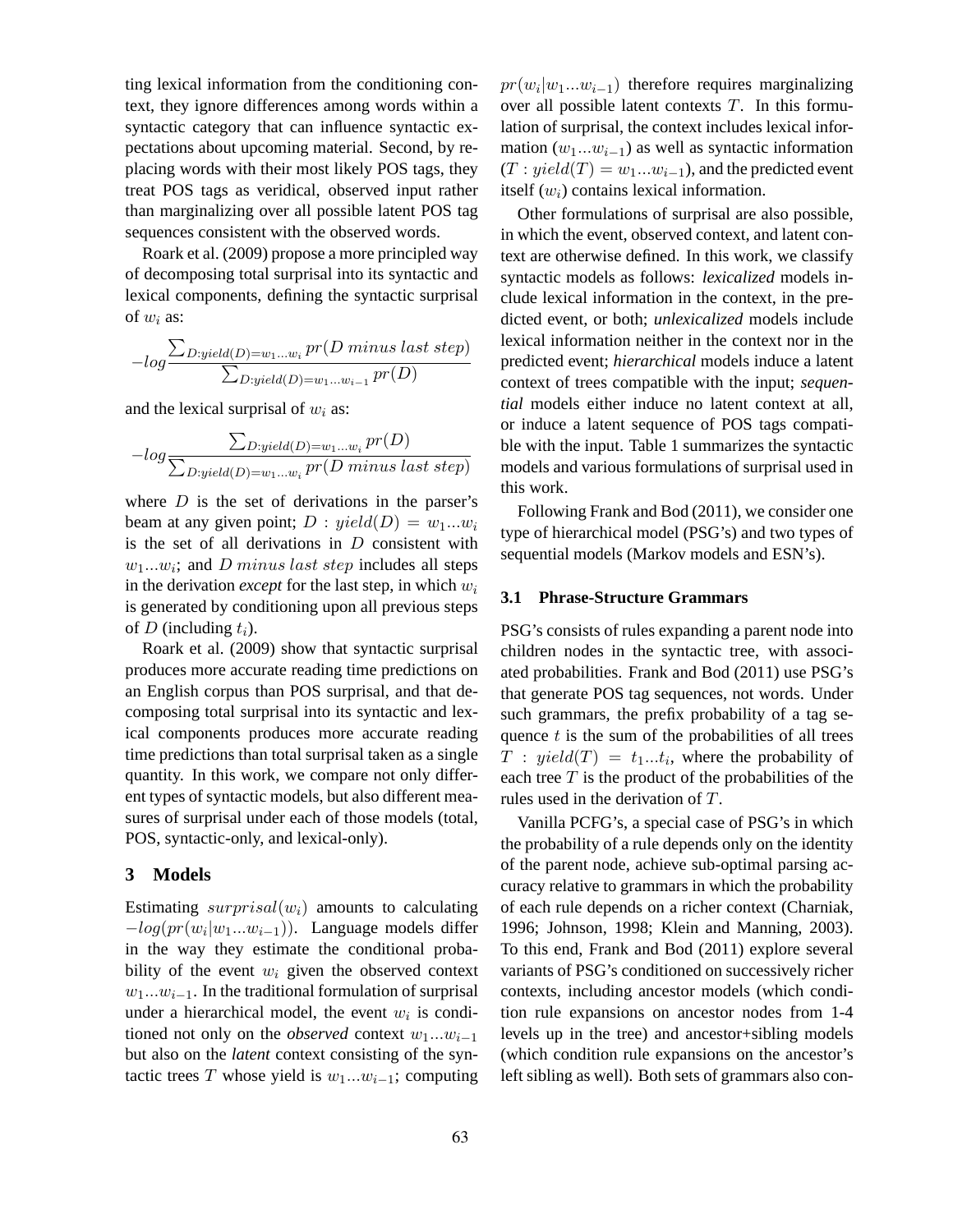| Authors                   | Model | Surprisal  | Observed     | Latent                                  | Predicted |
|---------------------------|-------|------------|--------------|-----------------------------------------|-----------|
|                           |       |            | Context      | Context                                 | Event     |
| Boston et al. (2008)      | Hier. | <b>POS</b> | $t_it_{i-1}$ | Trees T with yield $t_1t_{i-1}$         | $t_i$     |
| Demberg and Keller (2008) |       |            |              |                                         |           |
| Roark et al. (2009)       |       |            |              |                                         |           |
| Frank and Bod (2011)      |       |            |              |                                         |           |
| This Work                 |       |            |              |                                         |           |
| Demberg and Keller (2008) | Hier. | Total      | $w_1w_{i-1}$ | Trees T with yield $t_1t_{i-1}$         | $w_i$     |
| Roark et al. (2009)       |       |            |              |                                         |           |
| This Work                 |       |            |              |                                         |           |
| Roark et al. (2009)       | Hier. | Syntactic- | $w_1w_{i-1}$ | Trees T with yield $w_1w_{i-1}$         | $t_i$     |
| This Work                 |       | Only       |              |                                         |           |
| Roark et al. (2009)       | Hier. | Lexical-   | $w_1w_{i-1}$ | Trees T with yield $w_1w_{i-1}$ ; $t_i$ | $w_i$     |
| This Work                 |       | Only       |              |                                         |           |
| Frank and Bod (2011)      | Seq.  | <b>POS</b> | $t_it_{i-1}$ |                                         | $t_i$     |
| This Work                 |       |            |              |                                         |           |
|                           | Seq.  | Total      | $w_1w_{i-1}$ | $t_1t_{i-1}$ with yield $w_1w_{i-1}$    | $w_i$     |

Table 1: Contexts and events used to produce surprisal measures under various probabilistic syntactic models. T refers to trees;  $t$  refers to POS tags; and  $w$  refers to words.

dition rule expansions on the current head node<sup>2</sup>.

In addition to the grammars over POS tag sequences used by Frank and Bod (2011), we evaluate PSG's over word sequences. We also include the state-of-the-art Berkeley grammar (Petrov and Klein, 2007) in our comparison. Syntactic categories in the Berkeley grammar are automatically split into fine-grained subcategories to improve the likelihood of the training corpus under the model. This increased expressivity allows the parser to achieve state-of-the-art automatic parsing accuracy, but increases grammar size considerably.<sup>3</sup>

#### **3.2 Markov Models**

Frank and Bod (2011) use Markov models over POS tag sequences, where the prefix probability of a sequence t is  $\prod_i pr(t_i|t_{i-n+1}, t_{i-n+2}...t_{i-1}).$ They use three types of smoothing: additive, Good-Turing, and Witten-Bell, and explore values of  $n$ from 1 to 3.

#### **3.3 Echo State Networks**

Unlike Markov models, ESN's (Jäger, 2001) can capture long-distance dependencies. ESN's are a type of recurrent neural network (Elman, 1991) in which only the weights from the hidden layer to the output layer are trained; the weights from the input layer to the hidden layer and from the hidden layer to itself are set randomly and do not change. In recurrent networks, the activation of the hidden layer at tag  $t_i$  depends not only on the activation of the input layer at tag  $t_i$ , but also on the activation of the hidden layer at tag  $t_{i-1}$ , which in turn depends on the activation of the hidden layer at tag  $t_{i-2}$ , and so forth. The activation of the output layer at tag  $t_i$  is therefore a function of all previous input symbols  $t_1...t_{i-1}$  in the sequence. The prefix probability of a sequence t under this model is  $\prod_i pr(t_i|t_1...t_{i-1}),$ where  $pr(t_i|t_1...t_{i-1})$  is the normalized activation of the output layer at tag  $t_i$ . Frank and Bod (2011) evaluate ESN's with 100, 200...600 hidden nodes.

## **4 Methods**

We use two incremental parsers to calculate surprisals under the hierarchical models. For the PSG's available under the Roark et al. (2009) parser, we use that parser to calculate approximate prefix prob-

 $2$ or rightmost child node, if the head node is not yet available(Roark, 2001).

<sup>&</sup>lt;sup>3</sup>To make parsing with the Berkeley grammar tractable under the prefix probability parser, we prune away all rules with probability less than  $10^{-4}$ .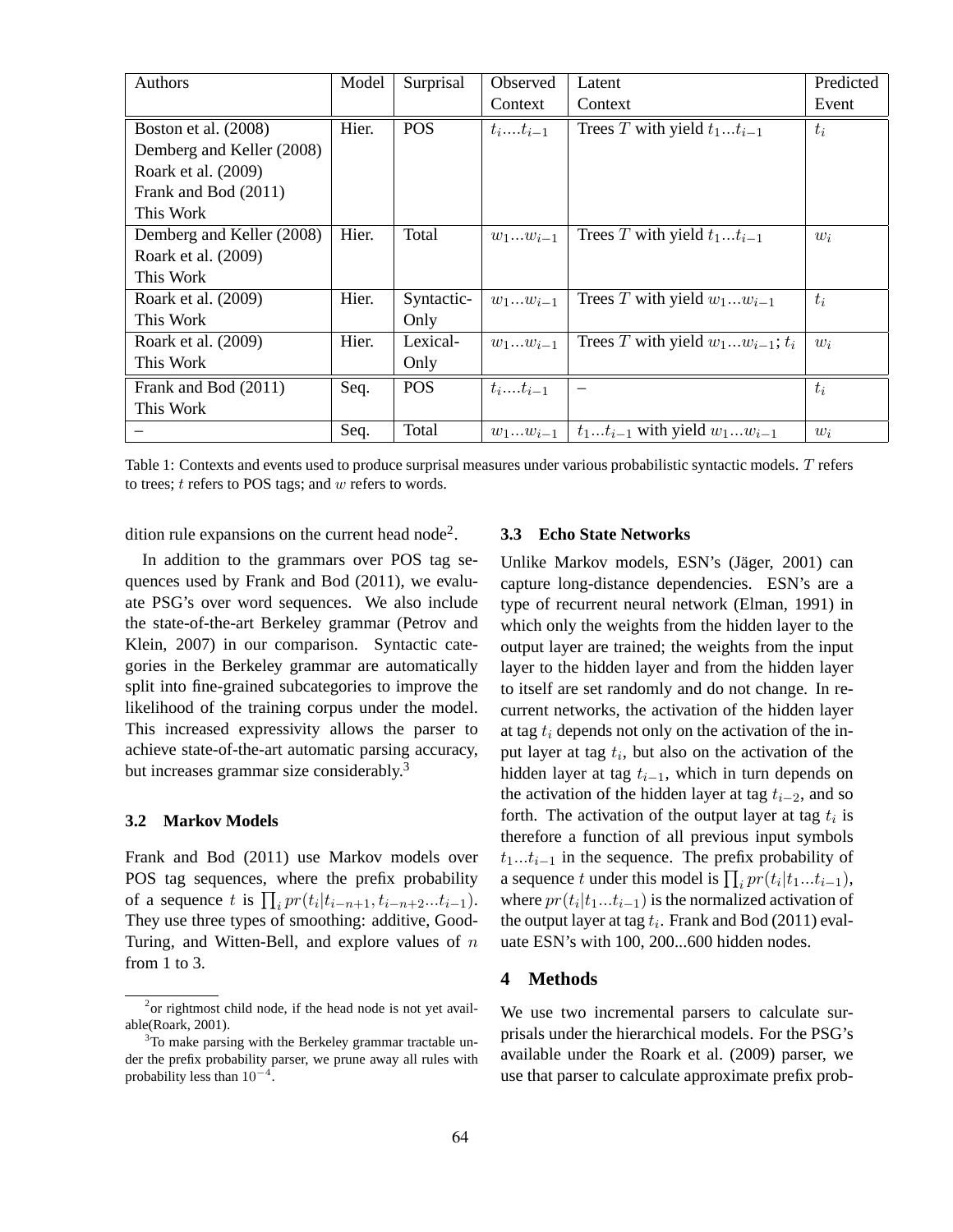abilities using beam search. For the Berkeley grammar, we use a probabilistic Earley parser modified by Levy<sup>4</sup> to calculate exact prefix probabilities using the algorithm of Stolcke (1995). We evaluate each hierarchical model under each type of surprisal (POS, total, lexical-only, and syntactic-only), where possible.

#### **4.1 Data Sets**

Each syntactic model is trained on sections 2-21 of the Wall Street Journal (WSJ) portion of the Penn Treebank (Marcus et al., 1994), and tested on the Dundee Corpus (Kennedy and Pynte, 2005), which contains reading time measures for 10 subjects over a corpus of 2,391 sentences of naturally occurring text. Gold-standard POS tags for the Dundee corpus are obtained automatically using the Brill tagger (Brill, 1995).

Frank and Bod (2011) exclude subject/word pairs from evaluation if any of the following conditions hold true: "the word was not fixated, was presented as the first or last on a line, was attached to punctuation, contained more than one capital letter, or contained a non-letter (this included clitics)". This leaves 191,380 subject/word pairs in the data set published by Frank and Bod (2011). Because we consider lexicalized hierarchical models in addition to unlexicalized ones, we additionally exclude subject/word pairs where the word is "unknown" to the model.<sup>5</sup> This leaves us with a total of 148,829 subject/word pairs; all of our reported results refer to this data set.

#### **4.2 Evaluation**

Following Frank and Bod (2011), we compare the per-word surprisal predictions from hierarchical and sequential models of syntactic structure along two axes: linguistic accuracy (how well the model explains the test corpus) and psychological accuracy (how well the model explains observed reading times on the test corpus).

### **4.2.1 Linguistic Accuracy**

Each model provides surprisal estimates  $surprisal(w<sub>i</sub>)$ . The linguistic accuracy over the test corpus is  $\frac{1}{n} \sum_{i=1}^{n} \text{surprisal}(w_i)$ , where n is the number of words in the test corpus.

#### **4.2.2 Psychological Accuracy**

We add each model's per-word surprisal predictions to a linear mixed-effects model of first-pass reading times, then measure the improvement in reading time predictions (according to the deviance information criterion) relative to a baseline model; the resulting decrease in deviance is the psychological accuracy of the language model. Using the lmer package for linear mixed-effects models in R (Baayen et al., 2008), we first fit a baseline model to first-pass readings times over the test corpus. Each baseline model contains the following control predictors for each subject/word pair: sentpos (position of the word in the sentence), nrchar (number of characters in the word), prevnonfix (whether the previous word was fixated by the subject), nextnonfix (whether the next word was fixated by the subject), logwordprob  $(log(pr(w_i))),$  logforwprob  $(log(pr(w_i|w_{i-1}))),$ and logbackprob  $(log(pr(w_i|w_{i+1}))).$ When fitting each baseline model, we include all control predictors; all significant two-way interactions between them  $(|t| \geq 1.96)$ ; by-subject and by-word intercepts; and a by-subject random slope for the predictor that shows the most significant effect (nrchar).<sup>6</sup>

We evaluate the statistical significance of the difference in psychological accuracy between two predictors using a nested model comparison. If the model containing both predictors performs significantly better than the model containing only the first predictor under a  $\chi^2$  test ( $p \leq 0.05$ ), then the second predictor accounts for variance in reading times above and beyond the first predictor, and vice versa.

<sup>&</sup>lt;sup>4</sup>The prefix parser is available at: www.http://idiom.ucsd.edu/ rlevy/prefixprobabilityparser.html

<sup>5</sup>We consider words appearing fewer than 5 times in the training data to be unknown.

<sup>&</sup>lt;sup>6</sup>In accordance with the methods of Frank and Bod (2011), "Surprisal was not included as a by-subject random slope because of the possibility that participants' sensitivity to surprisal varies more strongly for some sets of surprisal estimates than for others, making the comparisons between language models unreliable. Since subject variability is not currently of interest, it is safer to leave out random surprisal effects."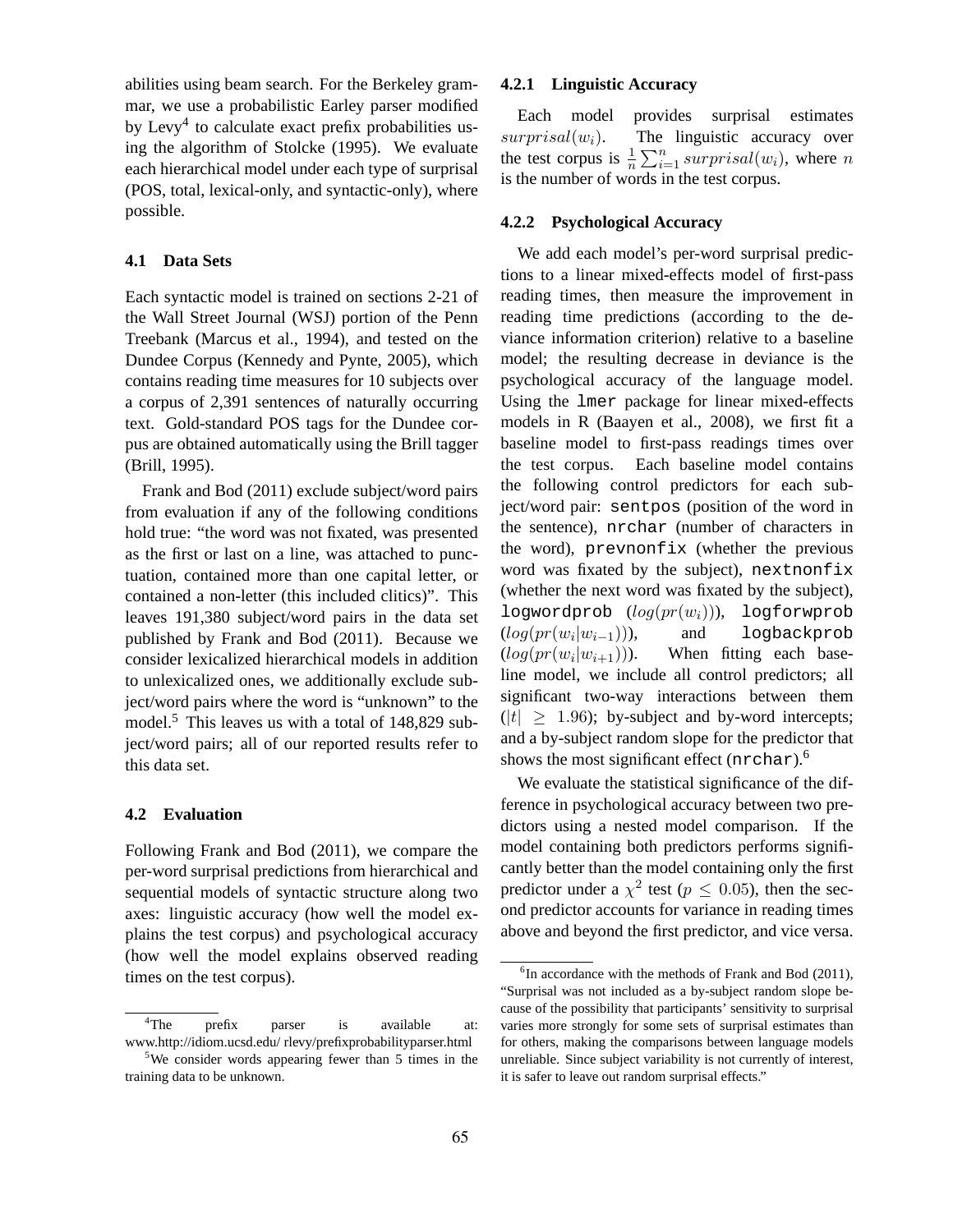#### **5 Results**

We first replicate the results of Frank and Bod (2011) by obtaining POS surprisal values directly from the authors' published dataset for each syntactic model, then evaluating the psychological accuracy of each of those models relative to the baseline model defined above.<sup>7</sup>

**Baseline Model with Additional Lexical N-grams** Next, we explore the impact of the lexical n-gram probabilities used as control predictors upon psychological accuracy. Frank and Bod (2011) state that they compute lexical unigram and bigram probabilities via linear interpolation between estimates from the British National Corpus and the Dundee corpus itself (p.c.); upon inspection, we find that the bigram probabilities released in their published data set (which are consistent with their published experimental results) more closely resemble probabilities estimated from the Dundee corpus alone. Because of the small size of the Dundee corpus, lexical bigrams from this corpus alone are unlikely to be representative of a human's language experience.

We augment the lexical bigram probabilities used in the baseline model of Frank and Bod (2011) with additional lexical unigram and bigrams estimated using the SRILM toolkit (Stolcke, 2002) with Kneser-Ney smoothing from three corpora: sections 2-21 of the WSJ portion of the Penn Treebank, the Brown corpus, and the British National corpus. We include these additional predictors and all two-way interactions between them in the baseline model. Figure 1 shows that the relative differences in psychological accuracy between unlexicalized hierarchical and sequential models vanish under this stronger baseline condition.<sup>8</sup>

**Unlexicalized Hierarchical Models** We then calculate POS surprisal values under each of the ancestor (a1-a4) and the ancestor+sibling (s1-s4) hierarchical models ourselves, using the parser of Roark et al. (2009). We also calculate POS surprisal under the Berkeley grammar (b) using the Levy prefix probability parser. Figure 2 shows the accuracies of these models.<sup>9</sup>

**Lexicalized Hierarchical Models** Next, we lexicalize the hierarchical models. Figure 3 shows the results of computing total surprisal under each lexicalized hierarchical model (a1-a4T, s1-s4T, and bT). The lexicalized models improve significantly upon their unlexicalized counterparts ( $\chi^2$  = 7.52 to 12.47,  $p \leq 0.01$ ) in all cases; by contrast, the unlexicalized models improve significantly upon their lexicalized counterparts ( $\chi^2$  = 4.05 to 5.92,  $p \le 0.05$ ) only in some cases (s1s4). Each lexicalized model improves significantly upon e4, the best unlexicalized model of Frank and Bod (2011) ( $\chi^2 = 6.96$  to 23.45,  $p \le 0.01$ ), though e4 also achieves a smaller but still significant improvement upon each of the lexicalized models ( $\chi^2 = 4.49$  to 7.58,  $p \le 0.05$ ). The lexicalized Berkeley grammar (bT) achieves the highest linguistic and psychological accuracy; the improvement of bT upon e4 is substantial and significant  $(\chi^2(1) = 23.45, p \le 0.001)$ , while the improvement of e4 upon bT is small but still significant  $(\chi^2(1) = 4.50, p \le 0.1)$ . Estimated coefficients for surprisal estimates under each lexicalized hierarchical model are shown in Table 2.<sup>10</sup>

**Decomposing Total Surprisal** Figure 3 shows the results of decomposing total surprisal (a1-a4T, s1 s4T) into its lexical and syntactic components, then entering both components as predictors into the mixed-effects model (a1-a4LS,  $s1-s4LS$ ).<sup>11</sup> For each grammar, the psychological accuracy of the surprisal estimates is slightly higher when both lexical and syntactic surprisal are entered as predictors, though the differences are not statistically significant.

 $7$ The only difference between our results and the original results in Figure 2 of Frank and Bod (2011) is that we evaluate accuracy over a subset of the subject/items pairs used in Frank and Bod (2011) (see Section 4.1 for details).

<sup>&</sup>lt;sup>8</sup>The psychological accuracies of the best sequential model (e4) and the best hierarchical model (s3) used in Frank and Bod (2011) relative to the stronger baseline with additional lexical n-grams are not significantly different, according to a  $\chi^2$  test.

<sup>9</sup>Our POS surprisal estimates have slightly worse linguistic accuracy but slightly better psychological accuracy than Frank and Bod (2011); these differences are likely due to differences in beam settings and in the subset of the WSJ used as training data.

<sup>10</sup>Each surprisal estimate predicts reading times in the expected (positive) direction.

<sup>&</sup>lt;sup>11</sup>Decomposing surprisal into its lexical and syntactic components is possible with the Levy prefix probability parser as well, but requires modifications to the parser; the Roark et al. (2009) parser computes these quantities explicitly by default.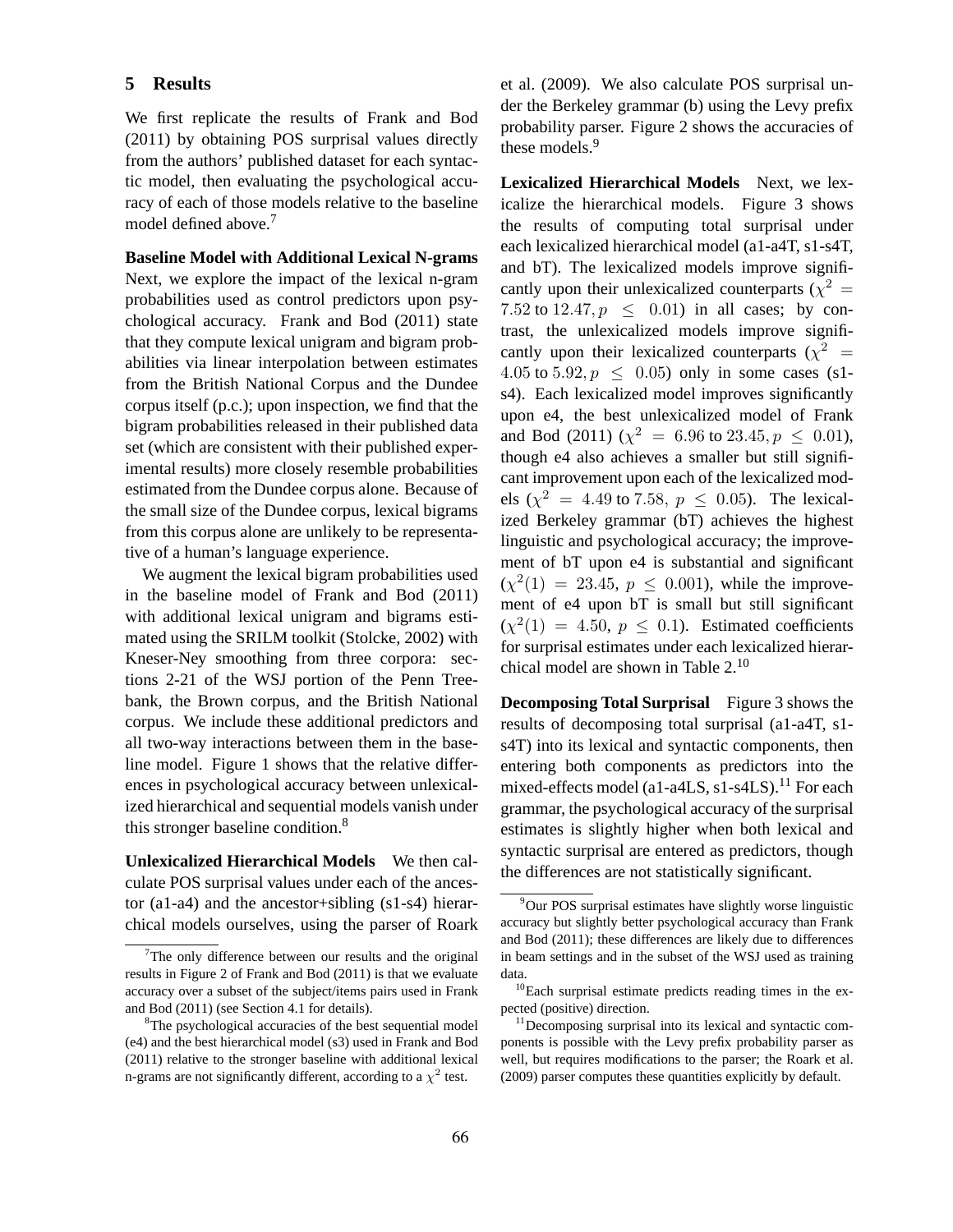

Figure 1: Psychological vs. linguistic accuracy of POS sur-Figure 2: Psychological vs. linguistic accuracy of POS ical unigrams and bigrams (shown below dotted line). In-Bod (2011) for ease of comparison. corporating additional lexical n-grams into baseline system virtually eliminates all differences in psychological accuracy among models.

prisal estimates from unlexicalized sequential and hierar-surprisal estimates from unlexicalized hierarchical models chical models of Frank and Bod (2011) relative to baseline used in this work, relative to a baseline system with adsystem of Frank and Bod (2011) (shown above dotted line), ditional lexical unigrams and bigrams. Horizontal line inand relative to a baseline system including additional lex-dicates most psychologically accurate model of Frank and

**POS vs. Syntactic-only Surprisal** Figures 2 and 4 show the results of computing POS surprisal (a1 a4, s1-s4) and syntactic-only surprisal (a1-a4S, s1 s4S), respectively, under each of the Roark grammars. While syntactic surprisal achieves slightly higher psychological accuracy than POS surprisal for each model, the difference is statistically significant in only one case (s1).

#### **6 Discussion**

In the presence of additional lexical n-gram control predictors, all gaps in performance between the unlexicalized sequential and hierarchical models used in Frank and Bod (2011) vanish (Figure 1). Frank and Bod (2011) do not include lexicalized hierarchical models in their study; our results indicate that lexicalizing hierarchical models improves their psychological accuracy significantly compared to the unlexicalized versions. Overall, the lexicalized hierarchical model with the highest linguistic accuracy

(Berkeley) also achieves the highest psychological accuracy.

Decomposing total surprisal into its lexical- and syntactic-only components improves psychological accuracy, but this improvement is not statistically significant. Computing syntactic-only surprisal instead of POS surprisal improves psychological accuracy, but this improvement is statistically significant in only one case (s1).

## **7 Conclusion and Future Work**

Frank and Bod (2011) claim that sequential unlexicalized syntactic models predict reading times better than hierarchical unlexicalized syntactic models, and conclude that the human parser is insensitive to hierarchical syntactic structure. We find that the picture is more complicated than this. We show, first, that the gap in psychological accuracy between the unlexicalized hierarchical and sequential models of Frank and Bod (2011) vanishes when additional,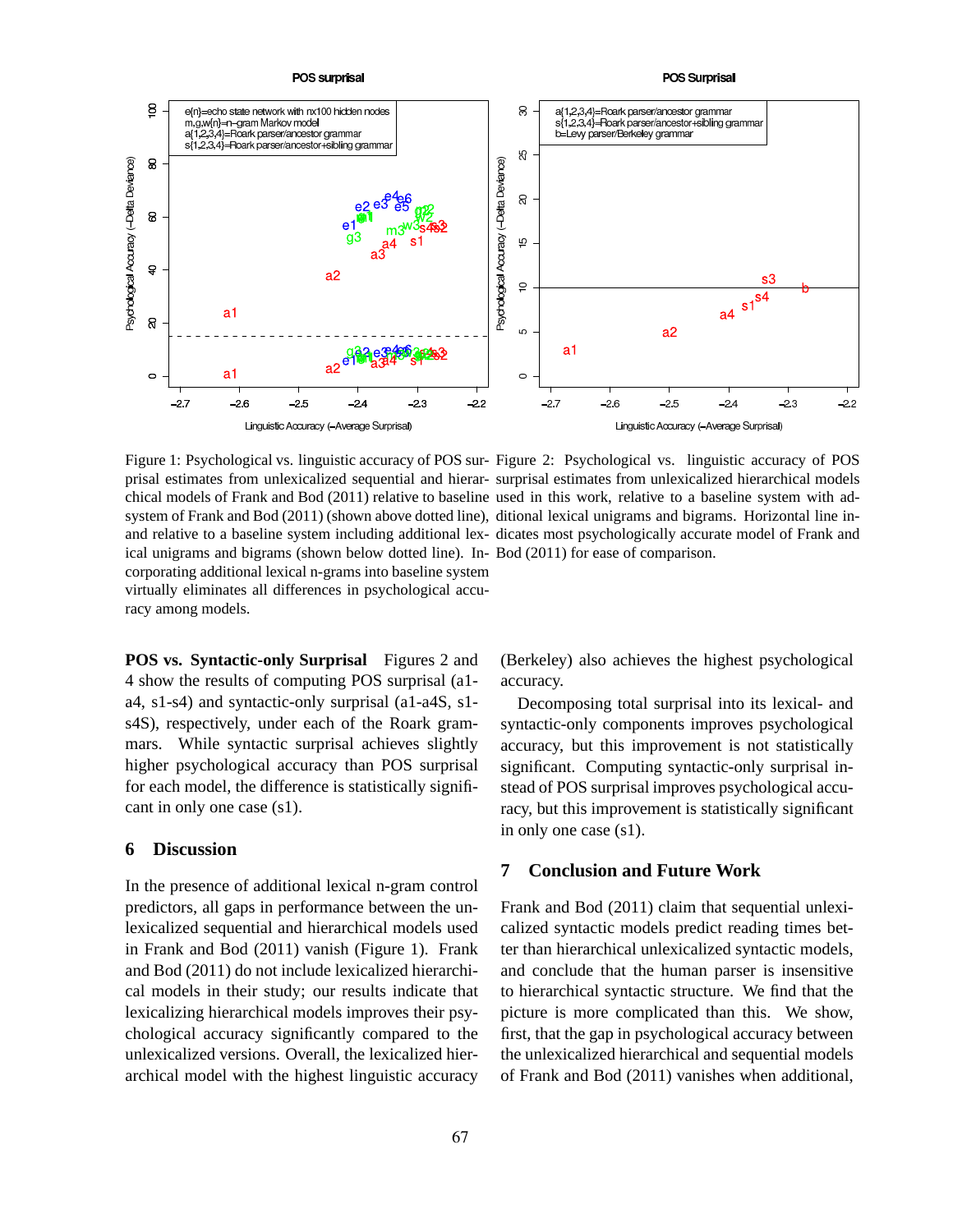

Lexical-only and Syntactic-only Surprisal



Figure 3: Psychological vs. linguistic accuracy of lexi-Figure 4: Psychological vs. linguistic accuracy of lexicalchologically accurate model of (Frank and Bod, 2011).

| Surprisal         | Coef. | t    | Surprisal | Coef. | t    |
|-------------------|-------|------|-----------|-------|------|
| a1LS              | 0.82  | 2.61 | a1T       | 1.30  | 2.98 |
| a2LS              | 1.01  | 3.24 | a2T       | 1.38  | 3.19 |
| a3LS              | 1.14  | 3.65 | a3T       | 1.56  | 3.60 |
| a <sub>4</sub> LS | 1.17  | 3.76 | a4T       | 1.56  | 3.64 |
| s1LS              | 1.38  | 4.43 | s1T       | 1.71  | 4.00 |
| s2LS              | 1.37  | 4.44 | s2T       | 1.75  | 4.16 |
| s3LS              | 1.20  | 3.90 | s3T       | 1.64  | 3.91 |
| s4LS              | 1.21  | 3.97 | s4T       | 1.62  | 3.89 |
| bΤ                | 3.15  | 5.34 |           |       |      |

Table 2: Estimated coefficients and  $|t|$ -values for surprisal estimates shown in Figure 3. Coefficients are estimated by adding each surprisal estimate, one at a time, to the baseline model of reading times used in Figure 3.

robustly estimated lexical n-gram probabilities are incorporated as control predictors into the baseline model of reading times. Next, we show that lexicalizing hierarchical grammars improves psychological accuracy significantly. Finally, we show that using better lexicalized hierarchical models improves psy-

cal+syntactic (LS) and total (T) surprisal estimates from only (L) and syntactic-only (S) surprisal estimates from lexicalized hierarchical models used in this work, relative lexicalized hierarchical models used in this work, relative to baseline system with additional lexical unigrams and bi-to baseline system with additional lexical unigrams and bigrams as control predictors. Decomposing total surprisal grams as control predictors. On its own, syntactic-only surinto lexical-only and syntactic-components improves psy-prisal predicts reading times better than lexical-only surchological accuracy. Horizontal line indicates most psy-prisal. Horizontal line indicates most psychologically accurate model of (Frank and Bod, 2011).

chological accuracy still further. Our results demonstrate that the claim of Frank and Bod (2011) that sequential models predict reading times better than hierarchical models is premature, and that further investigation is required.

In future work, we plan to incorporate lexical information into the sequential syntactic models used in Frank and Bod (2011) so that we can compare the hierarchical lexicalized models described here against sequential lexicalized models.

# **Acknowledgments**

The authors thank Stefan Frank for providing the dataset of Frank and Bod (2011) and a detailed specification of their experimental configuration. This research was supported by NSF grant 0953870, NIH grant 1R01HD065829, and funding from the Army Research Laboratory's Cognition & Neuroergonomics Collaborative Technology Alliance.